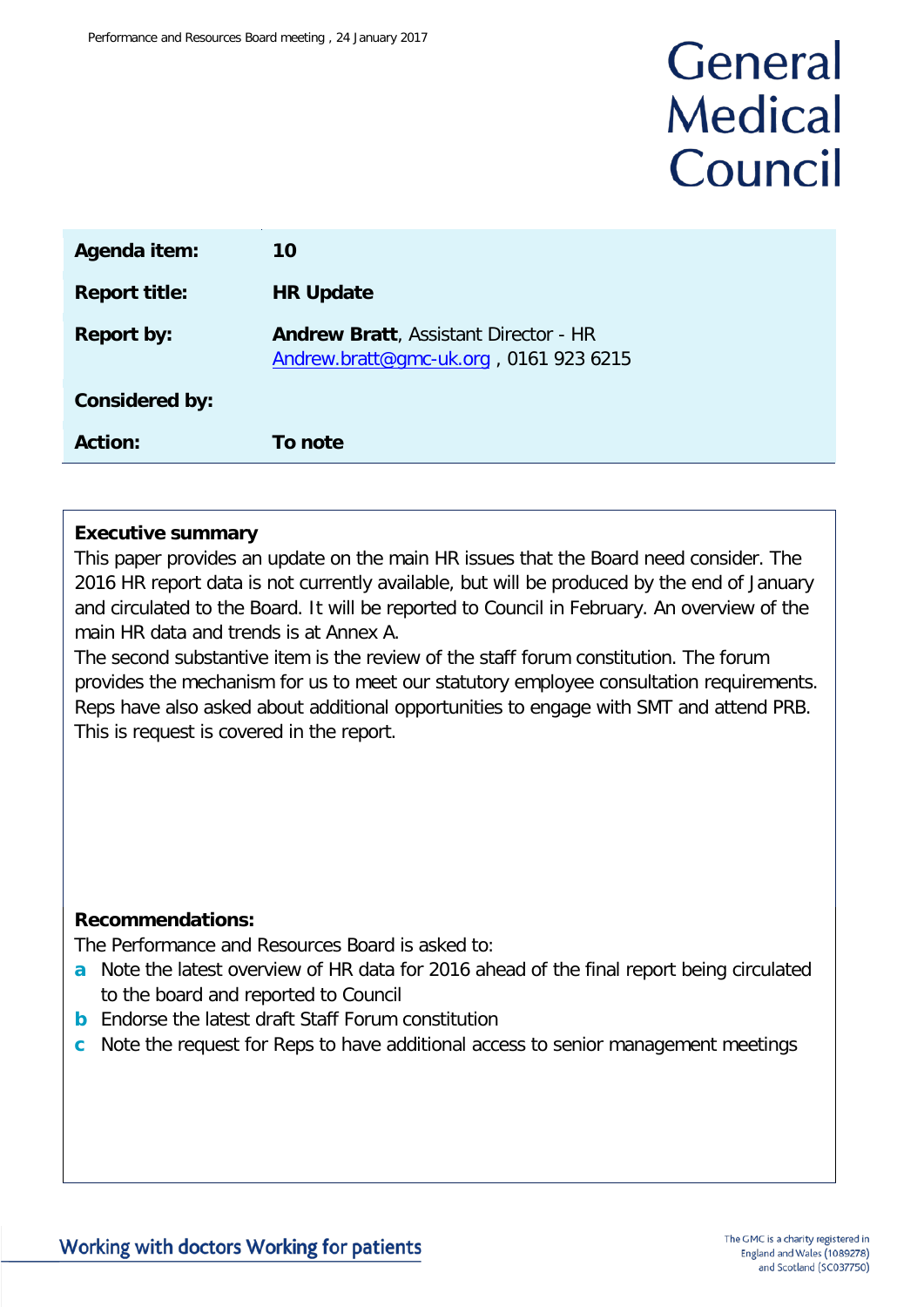#### **HR Report 2016**

- **1** The 2016 HR report will be available later in January and will be reported to Council in February. The full report will be issued to the Performance and Resources Board (PRB) on circulation as soon as it is available.
- **2** The 2016 report will cover a period of significant change in our staffing arrangements as a result of the relocation programme. Our recruitment activity effectively doubled in 2016 and much of our HR programme was focused on supporting the redundancy programme, knowledge transfer and induction processes.
- **3** We provided a detailed report at the mid-year stage and have subsequently updated the Board on our recruitment trends. While we await a final definitive report on 2016 our monthly monitoring identifies a number of key trends:
	- Our underlying voluntary turnover (excluding redundancies) remains stable at around 10.5%
	- Our absence rates remain below sector and UK averages at approximately 2.56% but has shown a slight increase over the year
- **4** On recruitment we have previously identified two trends within our process.
	- **a** While the number of BME candidates being offered roles is around 10% this is well below the overall percentage of BME applicants (around 25%). We took a detailed analysis of this to Council in 2016 and, as the trend has continued, it would be appropriate to commission further expert advice to help us further understand this trend.
	- **b** We have also seen the increased representation of female candidates within our recruitment process continue in 2016.
- **5** A summary of the main HR data from 2016 is at Annex A.

#### **Staff Forum**

- **6** The Staff Forum provides a formal mechanism for us to engage with our staff on the main issues that affect the GMC. It helps us meet our statutory employee engagement obligations and is therefore a formal part of our management processes.
- **7** In 2016 an expanded Forum played an important role in the relocation process. It provided a formal mechanism to review and consider issues and helped us meet the very specific obligations we have when a redundancy programme takes place.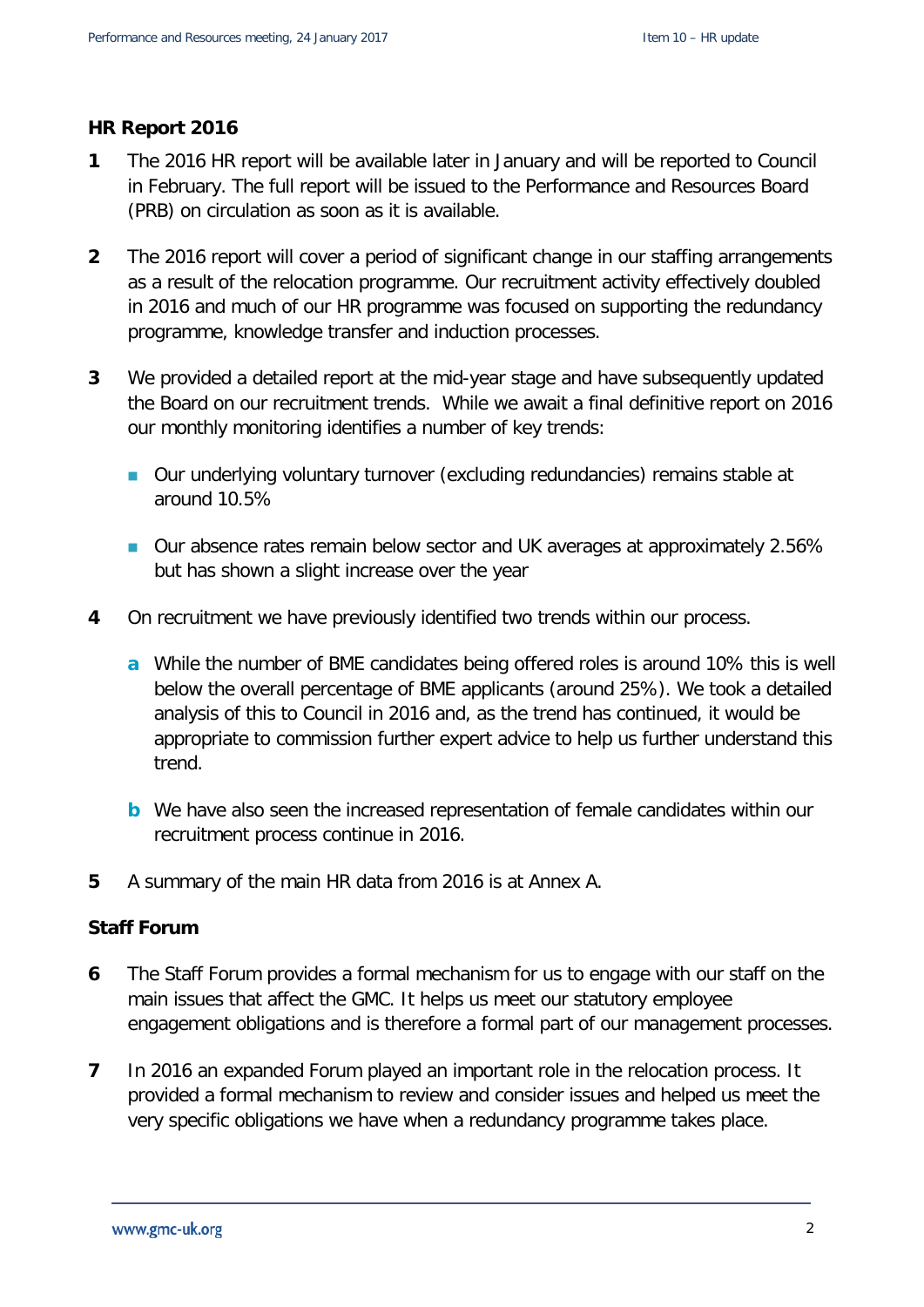- **8** Historically the Forum has a low profile and feedback via the Staff Survey has reflected this. Over the last two years its role, the level of participation and its wider impact has grown. Attendance has been good and the Forum has moved to more strategic issues, in line with best practice.
- **9** To capitalise on this, and lead by Reps, we have undertaken a review of the constitution. The main changes are summarised in Annex B.
- **10** The aim is to help consolidate the good practice we have developed, The Board is asked to endorse the proposed constitution (Annex C) and agree that a final version is agreed by The Chief Operating Officer, Assistant Director HR and Reps before the March Forum meeting.
- **11** We do not anticipate significant changes, but we are continuing to discuss the most effective number of reps.
- **12** Reps have also asked if it would be possible to have some direct access to SMT from time to time and whether they could have an observer at PRB. This latter arrangement applied during the change programme and was well received.
- **13** It is suggested that the Board agrees in principle to facilitate a process where lad reps can meet with Directors/SMT of key issues and that the issue of attendance at PRB is considered as part of any wider Governance review.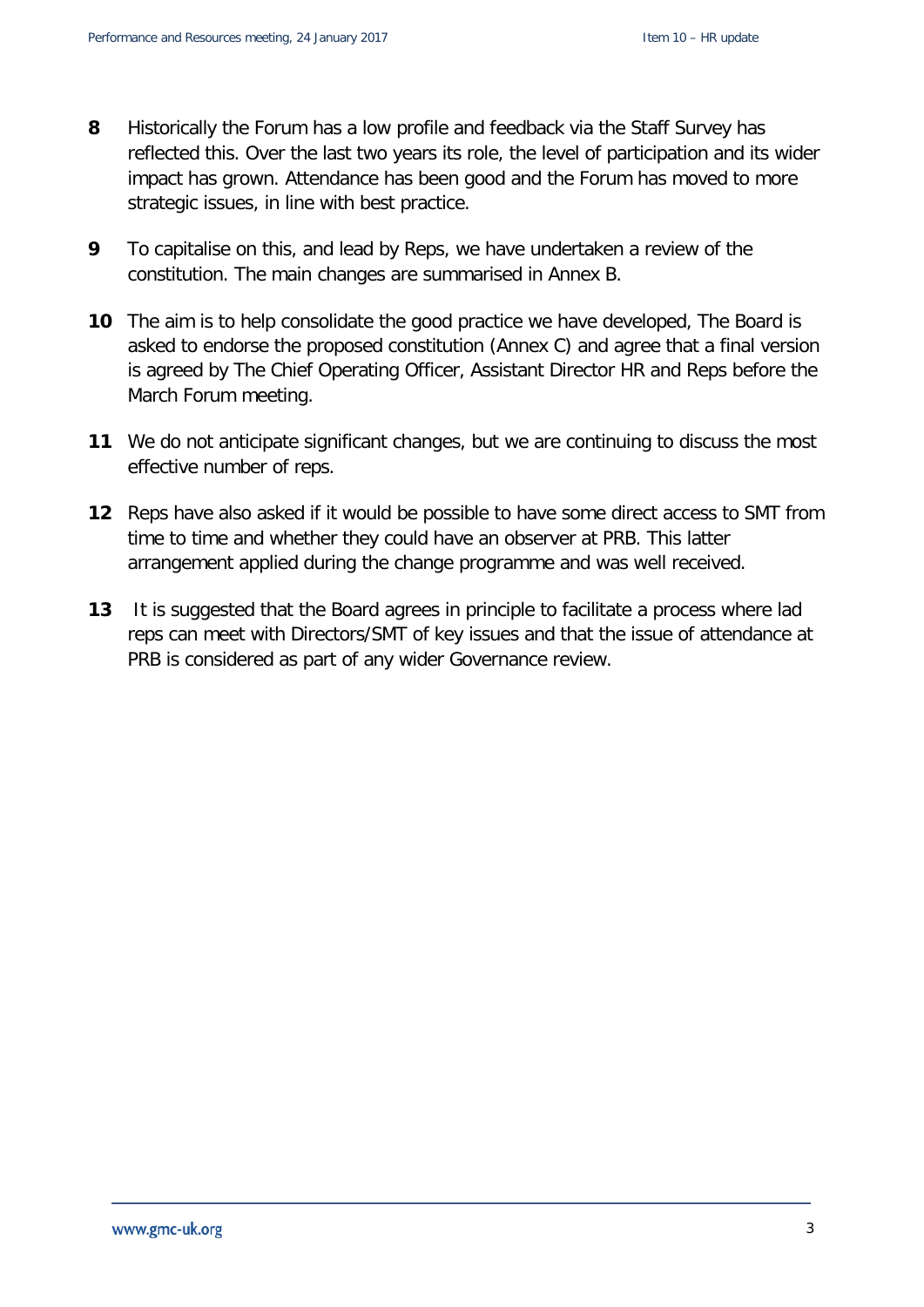#### **10 – HR Update**

# General **Medical** Council

## **10 – Annex A**

### **Key trends from 2016**



**1** GMC headcount by month

#### **2** GMC absence by month, and with rolling 12 months



**GMC Absence**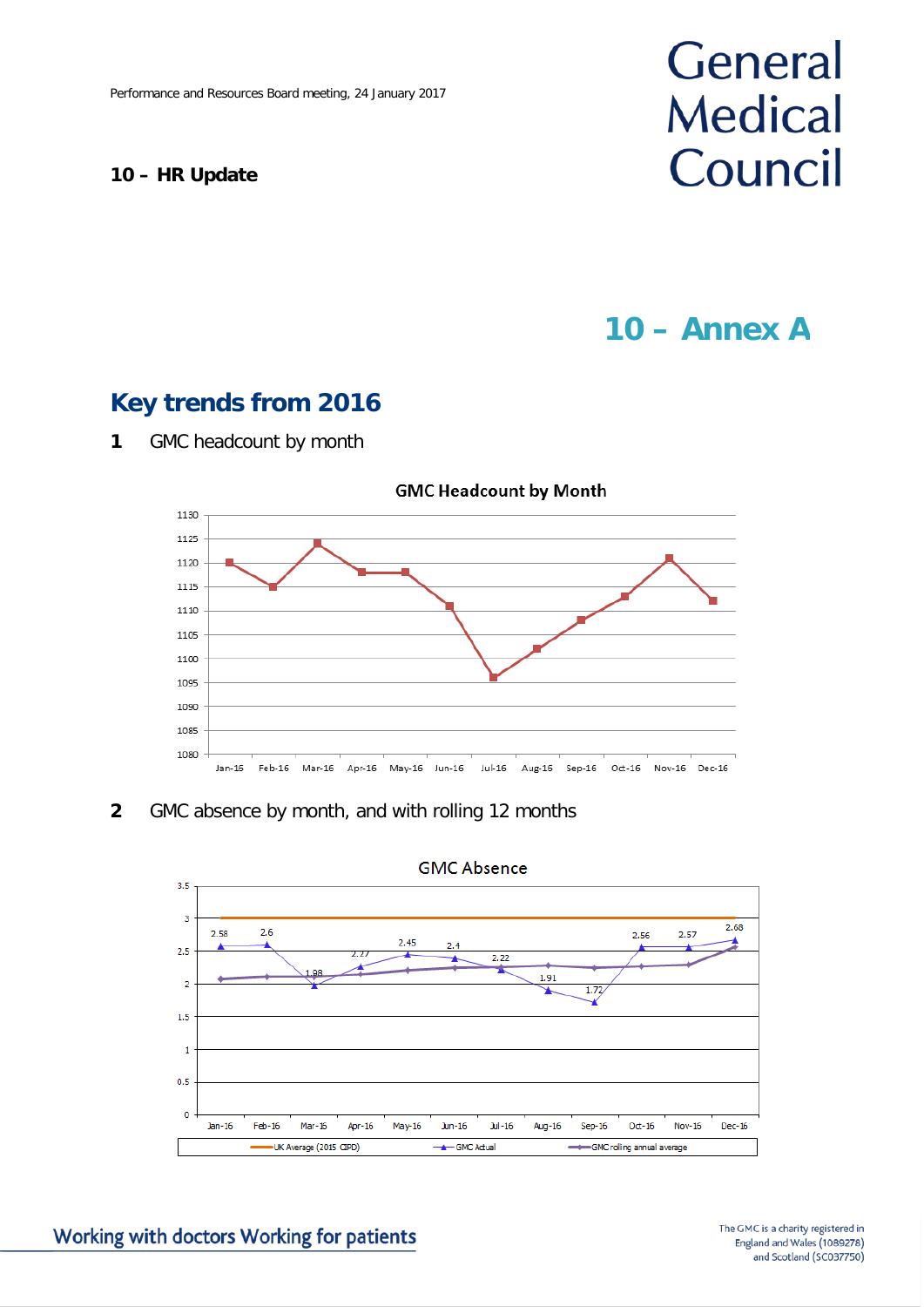#### **3** GMC Turnover by month, and with rolling 12 months



**4** GMC Gender as at 31 December 2016



GMC Gender as at 31 December 2015

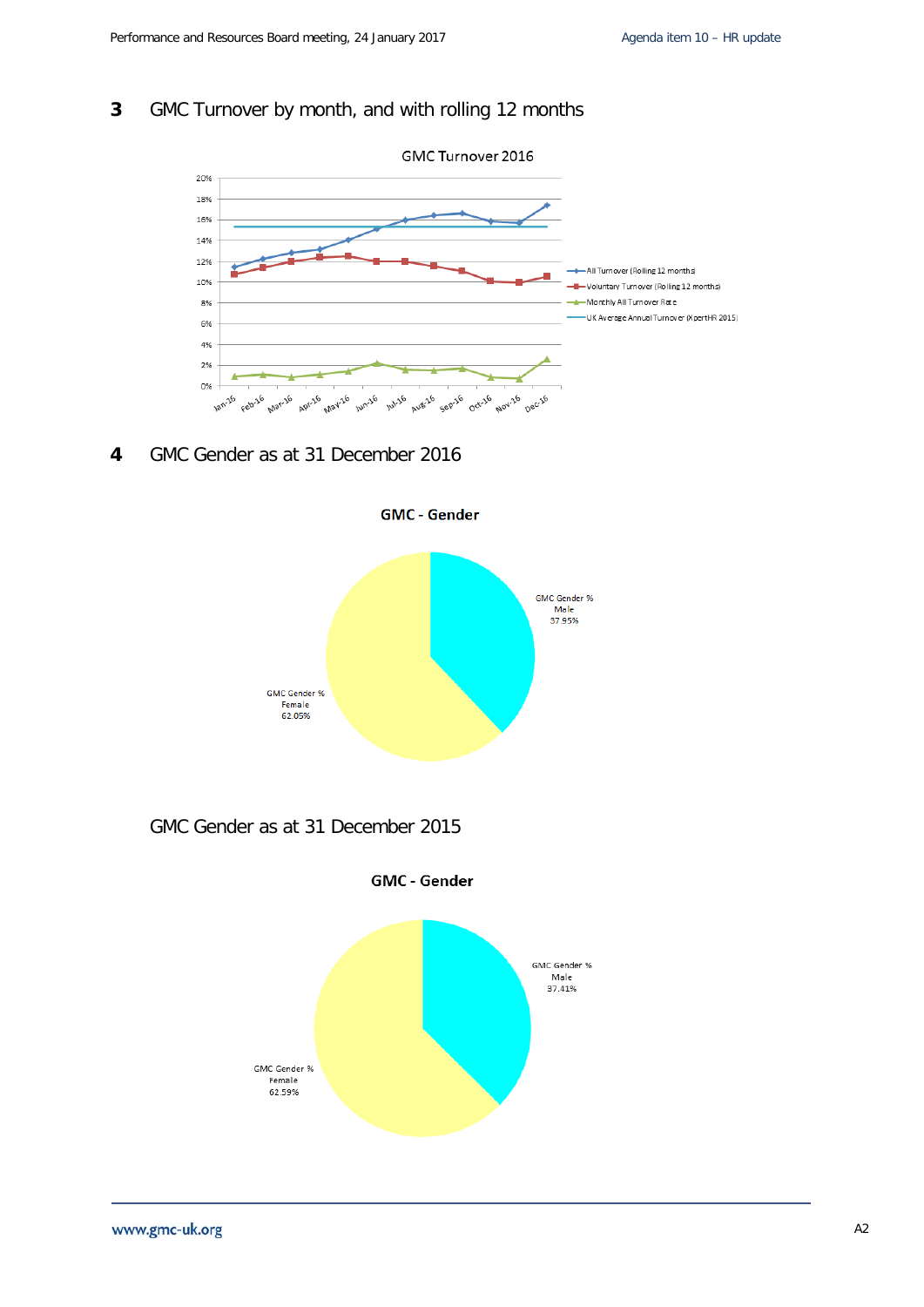#### **5** Ethnicity as at 31 December 2016



#### Ethnicity as at 31 December 2015

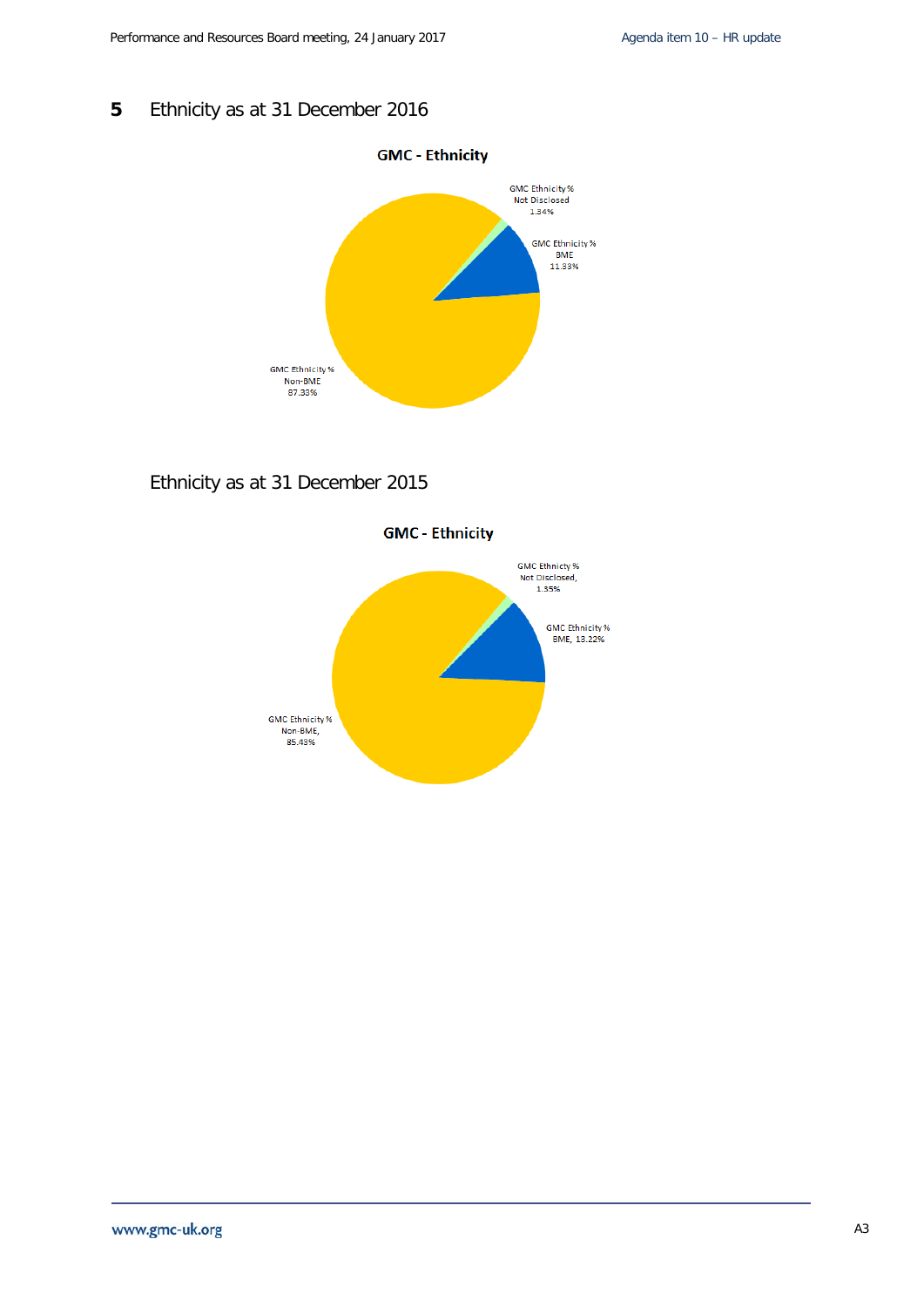#### **10 – HR Update**

# General **Medical** Council

## **10 – Annex B**

## **Staff forum constitution review**

### **Summary of key changes**

#### **Introduction**

**1** New section briefly introducing the constitution and confirming that it covers all employees. This confirms that the staff forum applies to both GMC and MPTS staff; and any reference to GMC also includes MPTS.

#### **Purpose and objective of the Forum**

**2** More clarification on both the purpose and objective of the forum, and clarification that Organisational information is currently and will continue to be disseminated to staff through HR policies, GMC People, Cascade, Inside Info, emails, individual letters and departmental meetings.

#### **Subjects for discussion**

**3** To include feedback on and proposals for organisational development as matters to be raised by elected representatives

#### **Size and composition of the Forum**

**4** To include an increase in elected representatives from 12 to 19 as set out below:

| Directorate/constituency   | <b>Elected Representatives</b> |
|----------------------------|--------------------------------|
| Strategy and communication | 2 (including one London rep)   |
| Education and standards    | 2 (including one London rep)   |
| OCCE and OCCO              |                                |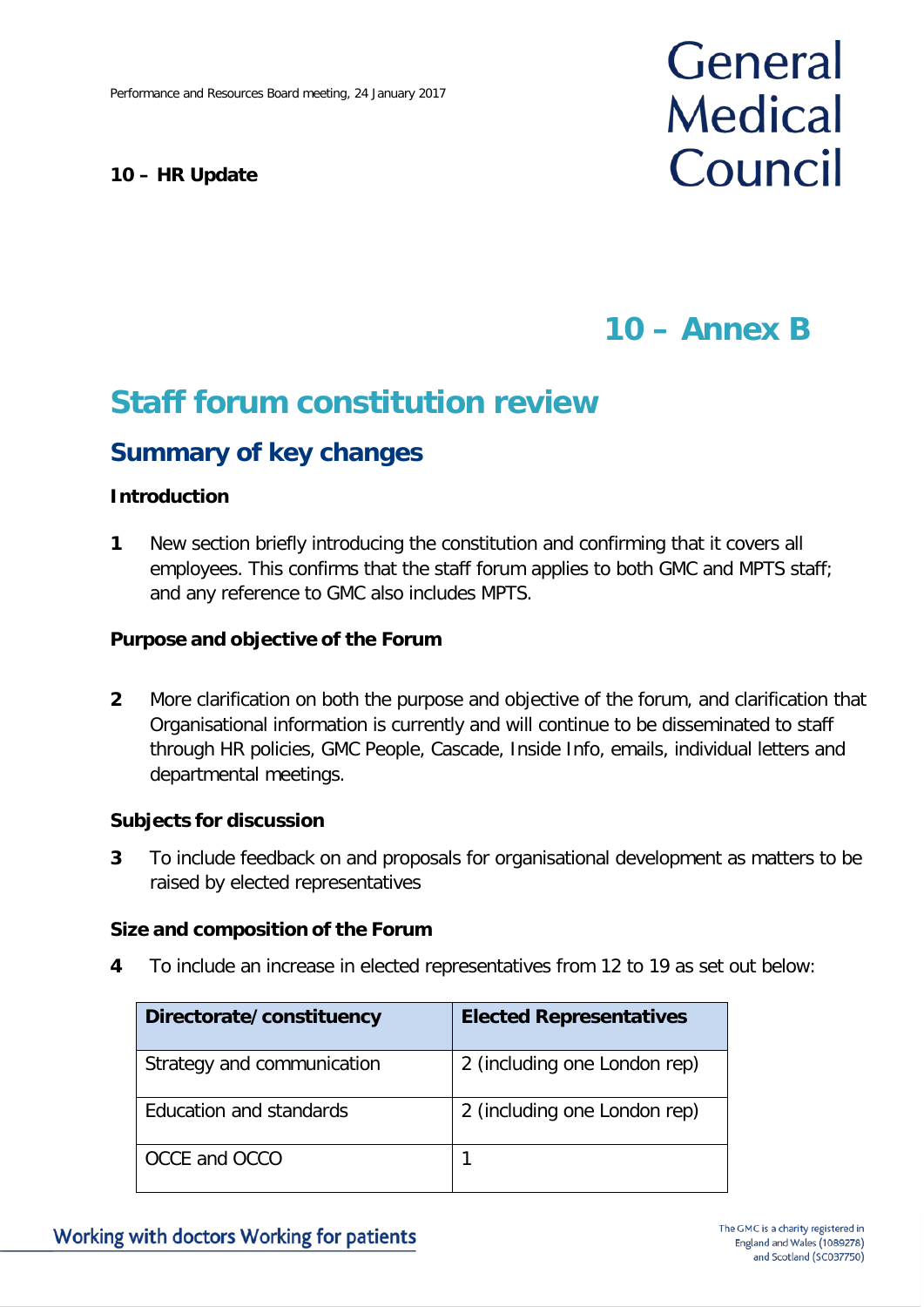| <b>MPTS</b>                     | 2              |
|---------------------------------|----------------|
| Resources and Quality Assurance | $\overline{2}$ |
| Registration and Revalidation   | 3              |
| <b>Fitness to Practise</b>      | 5              |
| <b>Devolved Countries</b>       | 1              |
| Remote workers                  | 1              |
| <b>Total</b>                    | 19             |

#### **Eligibility of staff members to become representatives**

**5** No change

#### **Election and tenure of representatives**

- **6** To include:
- **Elected representative tenure as three years; and only able to serve two terms** consecutively
- **ELECT** Elections to be held annually on a rolling basis with aim of electing one third of reps each year
- **That established methods of communication are used to highlight forthcoming rep** elections, including promotion by senior staff
- **The process for deciding to replace representatives leaving the forum**
- **The in house election process**

#### **GMC view of Forum**

**7** To enhance the role of managers in relation to the staff forum as follows:

Managers are expected to:

• Positively promote the role of the Staff Forum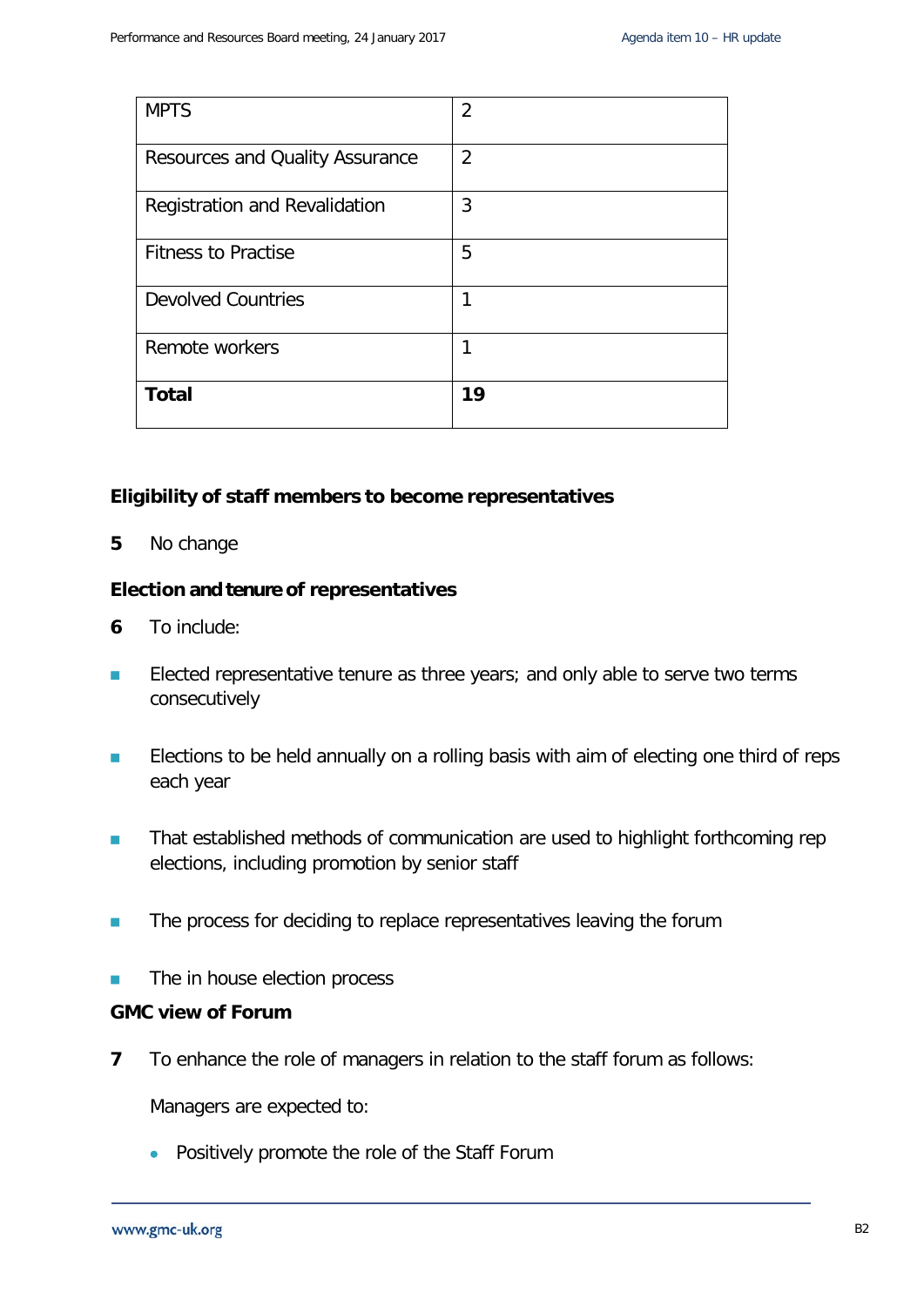- Actively encourage engagement with Forum representatives
- Support Forum representatives to undertake their roles effectively
- **8** Both managers and representatives must co-operate and work through any issues relating to representative duties.

#### **Roles**

#### Role of the Assistant Director – HR

- **9** This has been enhanced to include:
	- To ensure representatives have access to appropriate technical training prior to the Forum considering complex issues such as pensions change proposals
	- To ensure the senior leadership team have access to and are encouraged to engage with training opportunities relating to the Staff Forum e.g. IPA training

#### Role of representatives

- **10** This has been enhanced to include that outside of Forum meetings, representatives are expected to be proactive in engaging with their constituents. Examples include:
	- Contributing to local senior management team meetings / directorate wide meetings to improve the strategic knowledge of all GMC staff.
	- Holding staff forum surgeries for staff to meet with their representative on a 1:1 basis to discuss issues they may want to raise.
	- Helping staff to understand the process of change and the way decisions are made

#### Specialist representatives

**11** New proposal to provide capacity for the forum to nominate a 'specialist reps' to lead on particular areas such as Equality and Diversity and Facilities and Accommodation. Also, with the agreement of SMT, to nominate one rep to attend PRB and other executive meetings that are relevant to the work of the forum.

#### **Training of the representatives**

**12** This section has been enhanced to ensure that new reps are briefed by forum colleagues on appointment, and bi annual one day training from IPA and annual bitesize refreshers for all reps.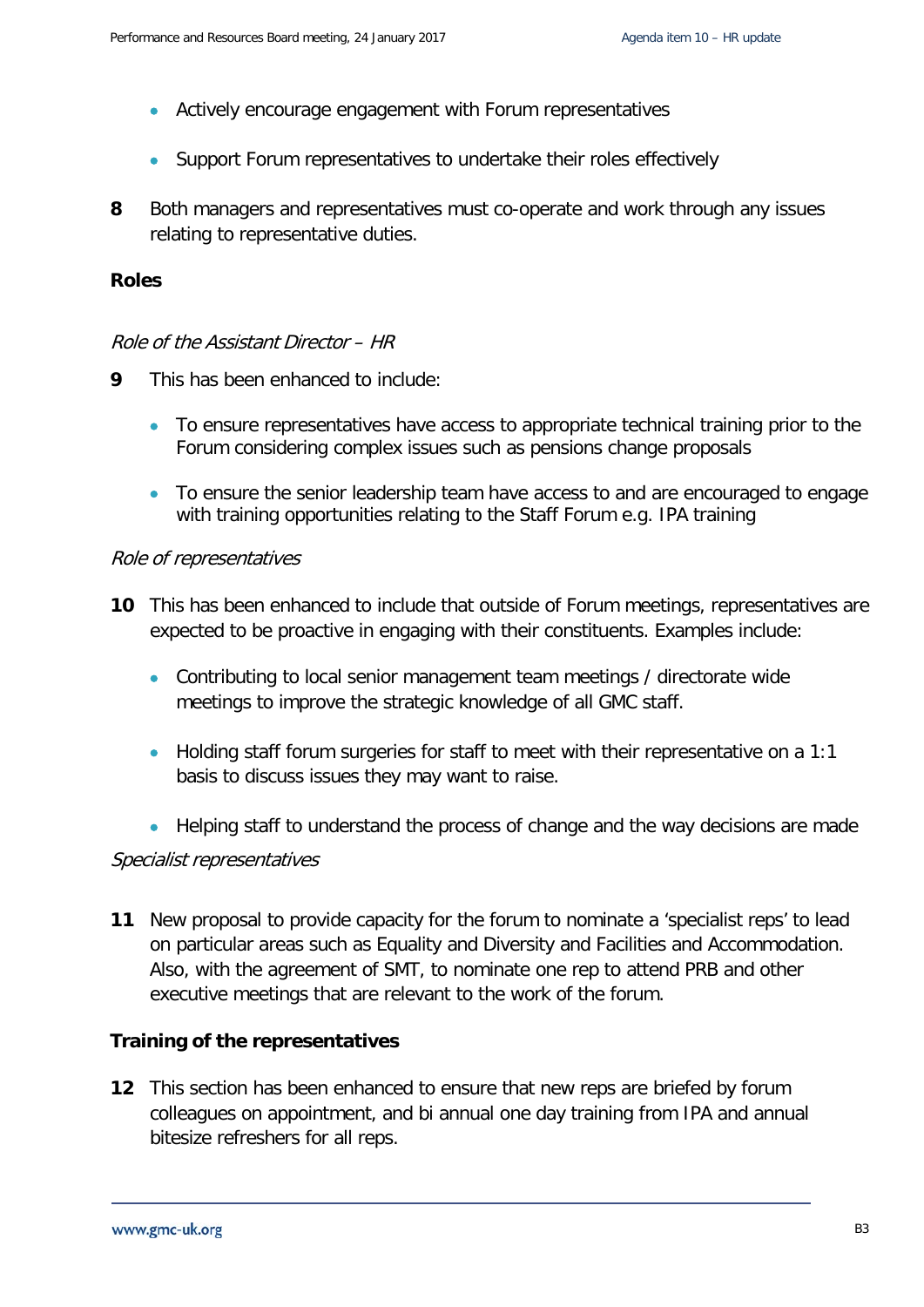#### **Time off for forum duties**

**13** To remove the reference to forum duties taking place over lunch time where viable to minimise impact on roles.

#### **Dismissal of representative**

**14** To specify that the forum has the right to suspend or remove from the membership, reps that fail to attend 50% of meetings without good reason

#### **Meetings**

**15** To specify that:

- Main meetings will take place in Manchester
- Main forum meetings will include a director, where possible
- 40% of reps along with AD HR and Forum chair need to be present for meeting to go ahead
- Mid forum meetings can take place by VC, first hour for reps and second hour to include AD HR
- Extraordinary meetings can be held in exceptional circumstances with approval of AD HR

#### **Agenda, minutes and communication mechanism**

**16** To specify that:

- The agenda finalised a week before meetings
- Relevant supporting information to be provided with agenda
- Summary as to why agenda item being submitted with exception of standing items
- Three tier framework applied to the agenda as follows:
	- **i Strategic level** This should include standing agenda updates and actions from key GMC meetings relevant to the forum, e.g. Council, Performance and Resources Board, Strategy and Policy Board, Audit and Risk Committee, SMT, leadership group.
	- **ii Tactical** views from reps and their constituents on significant cross cutting matters affecting GMC staff, e.g the change programme, accommodation project, pensions, future discussions on pay.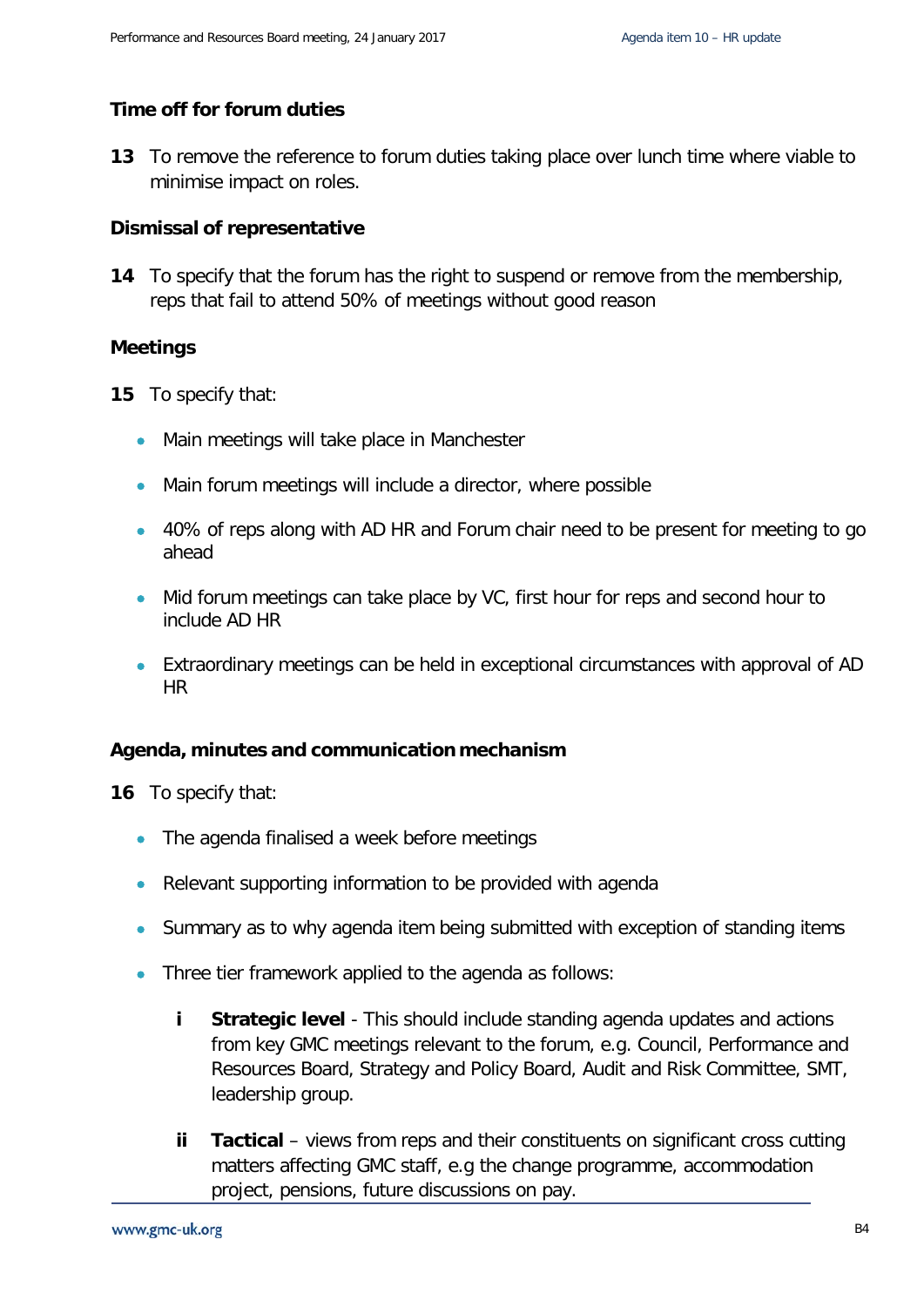**iii Local** – matters that staff have tried to resolve locally but have not been able to or consider that they should be brought to the attention of the forum. The expectation is that those involved must be made aware of the proposal to raise the matter at the forum in advance of the forum meeting.

#### **Minutes and actions**

**17** To specify that:

- Produced within 7 days of forum meetings
- Concise and action focused
- Each action to be recorded with an action owner and deadline
- Minutes reviewed at each meeting
- Action owner to provide update on their action
- Inside info article published to promote forum minutes

#### **Confidentiality**

**18** New section to highlight duty of confidentiality that exists (where necessary) within the forum

#### **Amendment and review**

**19** No change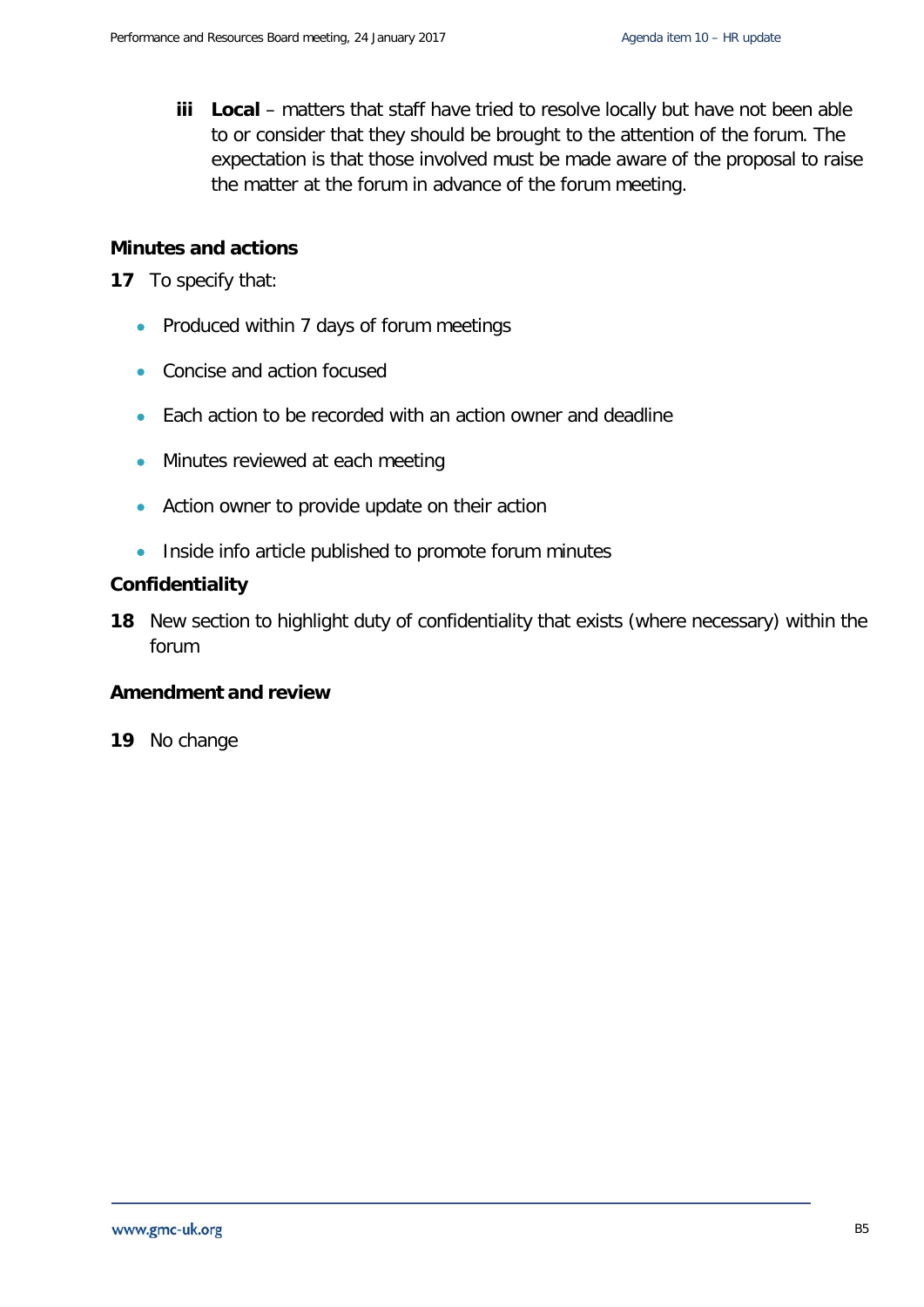#### **[Agenda item number] – [Document name]**

# General **Medical** Council

## **10 – Annex C**

### **Staff Forum Constitution**

#### **Introduction**

- **1** GMC recognises the importance of an informed representative employee voice.The Staff Forum ('the Forum') is a key mechanism for discussion and consultation with staff representatives.
- **2** This document sets out the constitution of the Forum, which covers all employees of GMC including those working for the Medical Practitioners Tribunal Service (MPTS) until the termination of this agreement or the Forum.
- **3** Any reference to GMC within this document should be read to include MPTS.

#### **Purpose and objective of the Forum**

- **4** The purpose of the Forum is to:
	- **a** Promote effective communication between GMC and its employees
	- **b** Enable GMC to inform employees and seek their informed views through their representatives on strategic matters
	- **c** Increase mutual goodwill between GMC and its staff
	- **d** Support the continuous improvement of the working environment for staff
- **5** The objectives of the Forum are to:
	- **a** Enable staff views, interests and feedback to be expressed more effectively through their elected representatives
	- **b** Share information and seek the views of staff through consultation with their elected representatives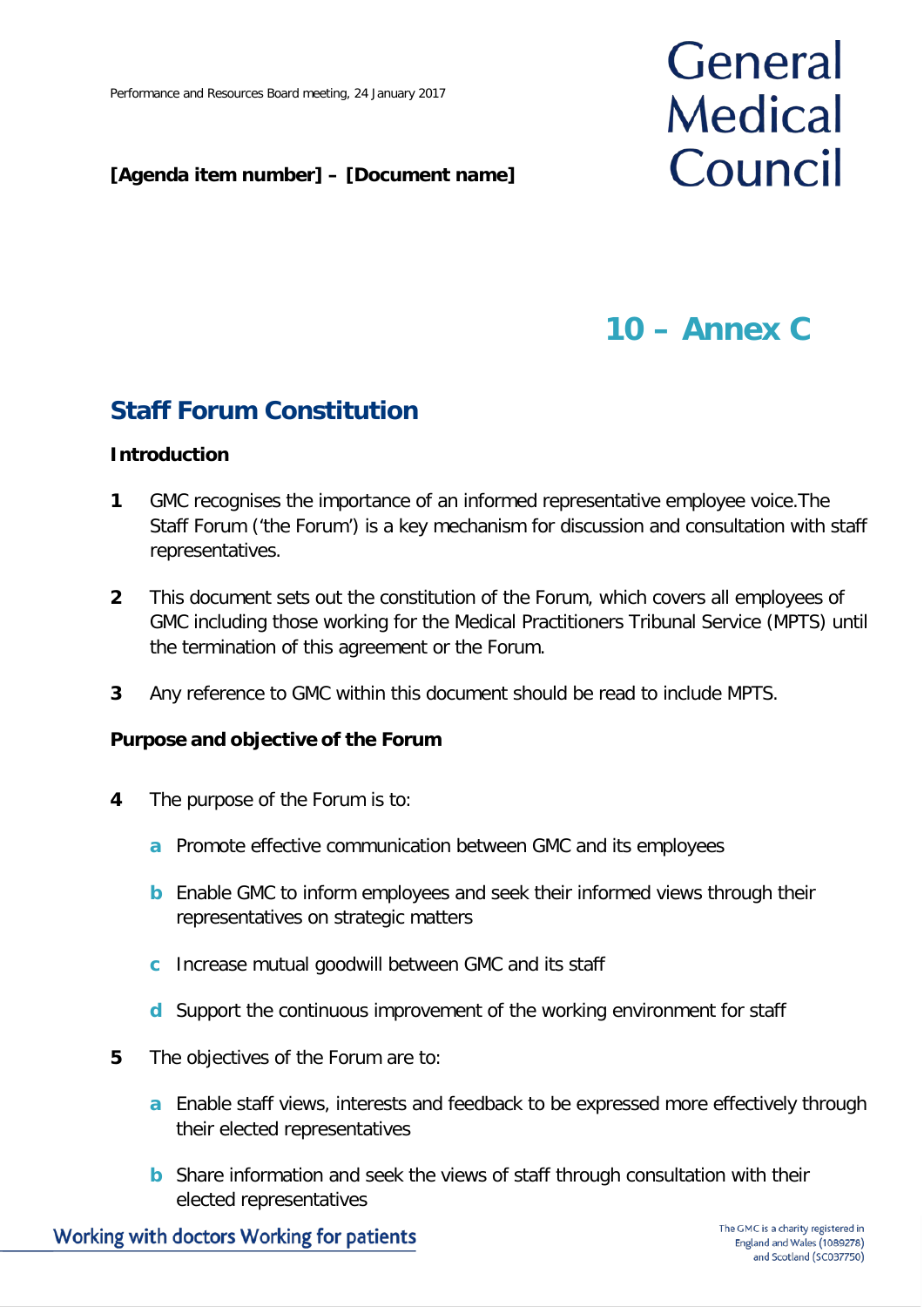- **c** Promote open and timely communication with all staff
- **d** Ensure that there is a commitment to equality of opportunity and that the Forum operates in a fair and consistent manner within its terms of reference under this constitution.
- **6** Matters that affect individuals will not be discussed. The Forum will not be a decisionmaking body nor a negotiating or collective bargaining tool. Its role will be to enhance and not substitute existing communication channels within the GMC.
- **7** Organisational information is currently and will continue to be disseminated to staff through HR policies, GMC People, Cascade, Inside Info, emails, individual letters and departmental meetings. These channels of communication will continue to be used as and when appropriate alongside the Forum.

#### **Subjects for discussion**

- **8** Matters which the Forum will be informed of and their views sought include the following:
	- **a** proposals for and the implementation of organisational change which affects all staff
	- **b** reforms within the GMC
	- **c** matters where consultation and/or agreement with representatives of the workforce is required by law
	- **d** new working practices
	- **e** overview of the GMC's strategic goals aims at directorate level and above.
- **9** Matters which elected representatives will raise for the discussion include the following:
	- **a** Staff feedback on organizational development
	- **b** Staff proposals for organizational development
- **10** The lists at paragraphs 7 and 8 are not exhaustive and GMC will consider the discussion of any agenda item that falls within the request for information or consultation on an issue. It reserves the right to refuse a request and in the unlikely event that this is the case an explanation will be given by the Assistant Director - HR, who will be secretary to the Forum.

#### **Size and composition of the Forum**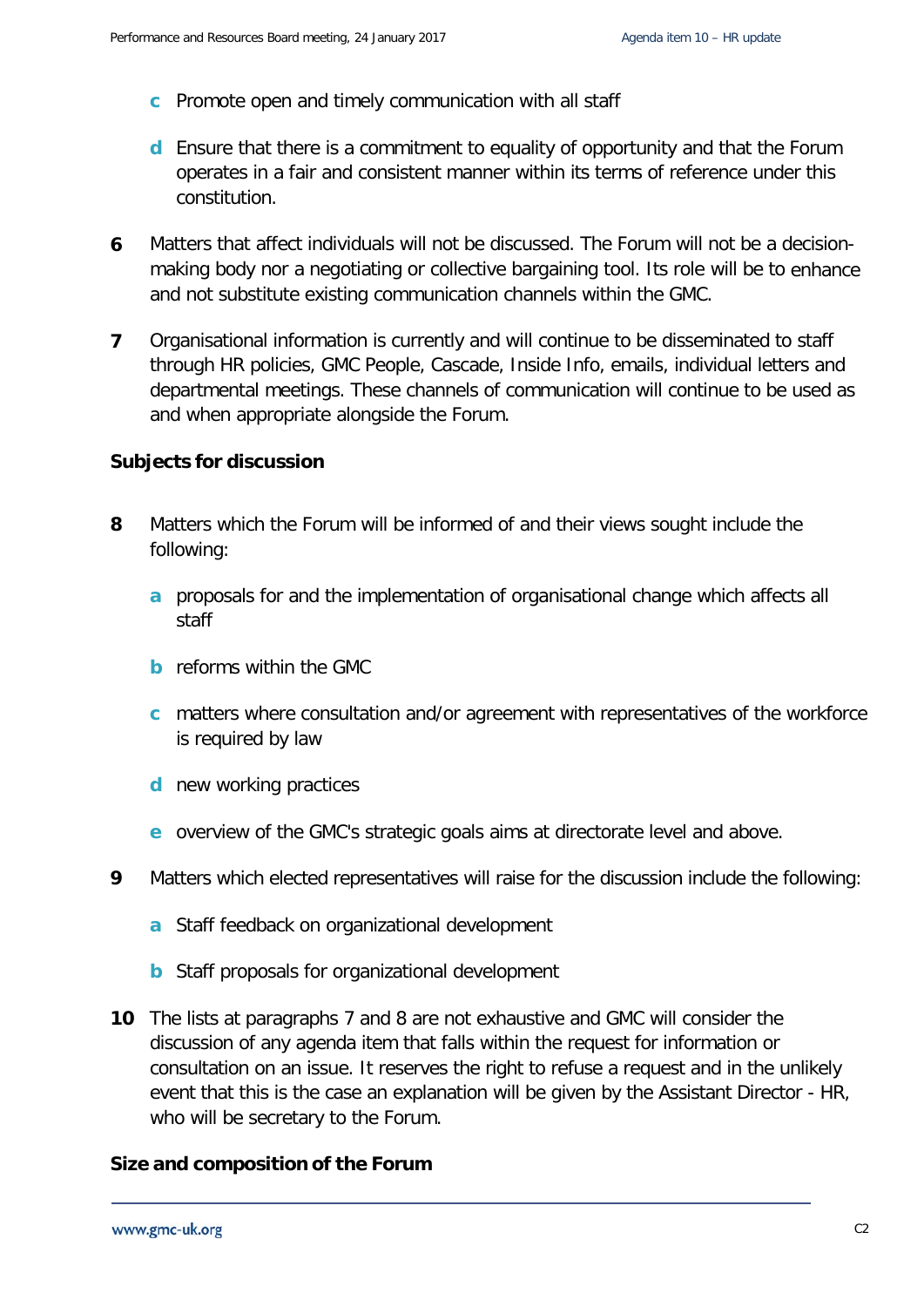**11** The Forum will comprise 19 elected members from across GMC as set out below.

| Directorate/constituency               | <b>Elected Representatives</b> |
|----------------------------------------|--------------------------------|
| Strategy and communication             | 2 <sup>1</sup>                 |
| <b>Education and standards</b>         | $2^2$                          |
| OCCE and OCCO                          | 1                              |
| <b>MPTS</b>                            | $\overline{2}$                 |
| <b>Resources and Quality Assurance</b> | $\overline{2}$                 |
| Registration and Revalidation          | 3                              |
| <b>Fitness to Practise</b>             | 5                              |
| <b>Devolved Countries</b>              | 1                              |
| Remote workers                         | 1                              |
| <b>Total</b>                           | 19                             |

- **12** The Chief Operating Officer and Deputy Chief Executive will be the Chair and the Assistant Director - HR will also be a member and will serve as the secretary to the Forum. A senior member of the HR team will deputise for the Assistant Director where necessary.
- **13** Other staff members or external speakers may be invited to attend for specific agenda items or functions by agreement.
- **14** Although the representatives are segregated into directorates any representative can work with staff from any directorate.
- **15** Should any re-organisation take place across the GMC, the number of representatives and constituencies may be subject to change. Any amendment will follow the requirements stated under paragraph 56 below.

#### **Eligibility of staff members to become representatives**

<span id="page-13-0"></span> $1$  One representative to be elected from the London office

<span id="page-13-1"></span> $2$  One representative to be elected from the London office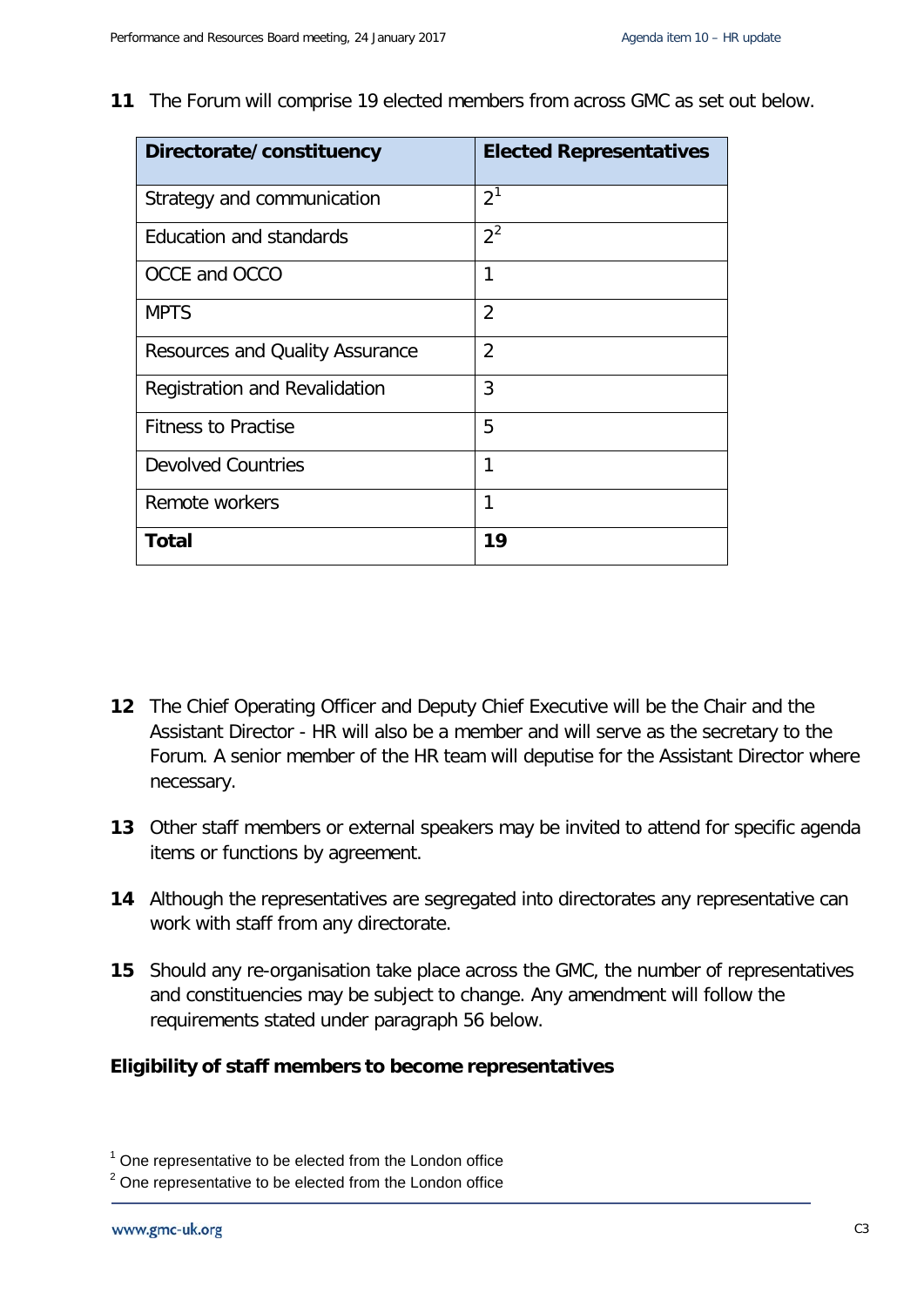**16** All permanent staff members will be encouraged to stand as a representative within their own constituency. Each representative will be nominated and elected by the staff of that directorate/constituency. In order to stand for election candidates must complete a nomination form and be nominated by two other members of the constituency.

#### **Election and tenure of representatives**

- **17** Representatives will be elected for a period of three years and may only serve two terms consecutively.
- **18** Elections to the Forum will take place annually and on a rolling basis with the aim of electing approximately one third of representatives each year.
- **19** Announcement of forthcoming elections will be via the established methods of communication set out at paragraph 6 and should include positive action statements to encourage a diverse range of candidates to consider putting their names forward. Directors, Assistant Directors and Heads of Section will also promote Forum vacancies across their business areas.
- **20** Once all nominations are received the election will be conducted by secret ballot in accordance with the in-house election process (Annex A).
- **21** Should a representative leave the Forum due to an internal transfer or departure from the organisation then the remaining Forum members will decide whether or not the vacancy should be filled on a temporary basis or if a by-election ought to be held. Where the Forum decides that a vacancy should be filled on a temporary basis, this will usually involve a representative from one of the larger directorates being co-opted to represent the vacant constituency until the next scheduled election.
- **22** The Forum reserves the right to amend paragraphs 16-21 to ensure that it properly reflects the GMC workforce.

#### **GMC view of Forum**

- **23** The Chief Operating Officer and Deputy Chief Executive, directors' group and Members are committed to the efficient and effective functioning of the Forum. All managers will be aware of the role of representatives and offer their support and assistance to help them carry out their duties.
- **24** Managers are expected to:
	- **a** Positively promote the role of the Staff Forum
	- **b** Actively encourage engagement with Forum representatives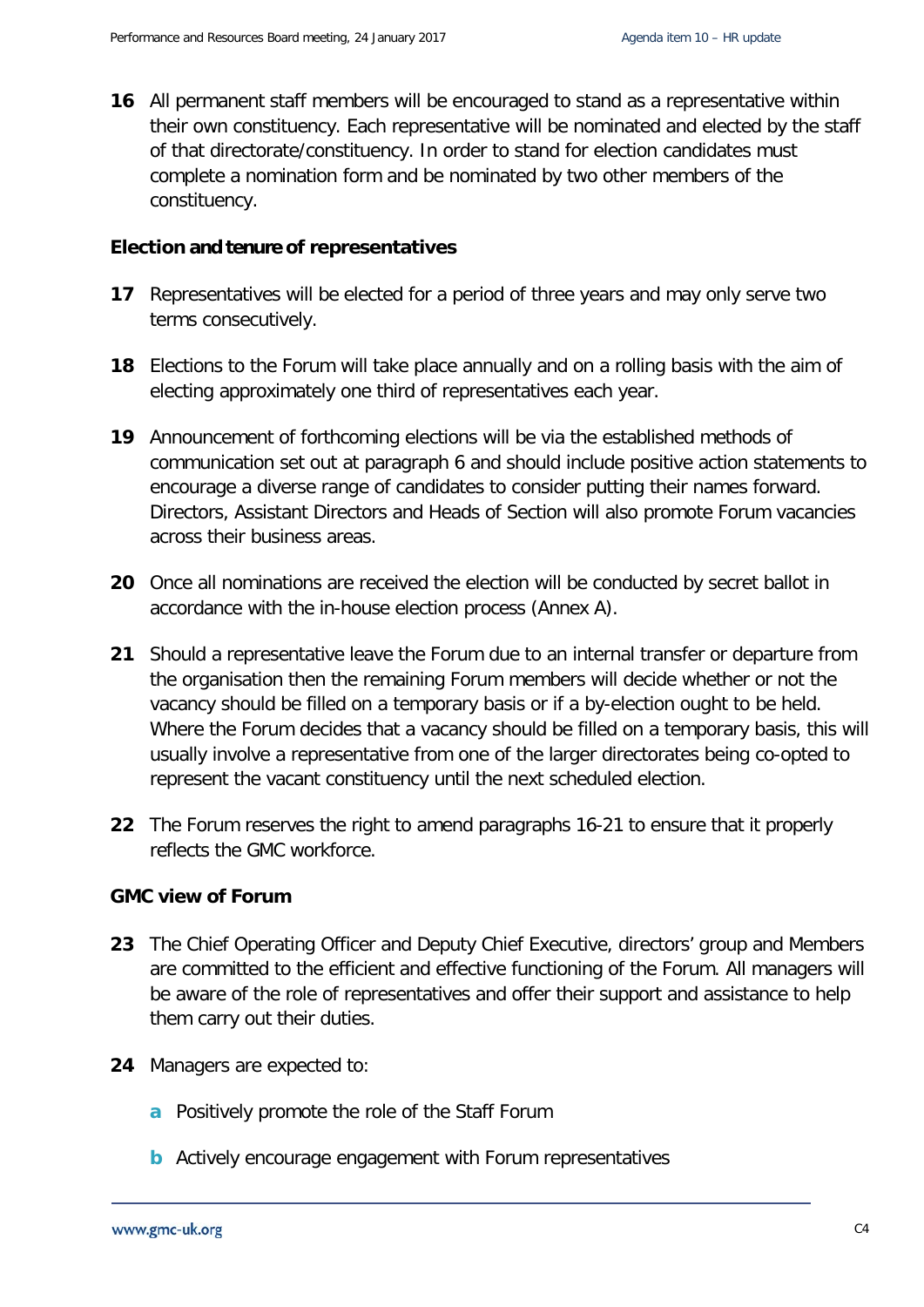- **c** Support Forum representatives to undertake their roles effectively
- **25** Both managers and representatives must co-operate and work through any issues relating to representative duties.

### **Roles**

#### **Role of the Assistant Director - HR**

- **26** The role of the Assistant Director HR will be to ensure that:
	- **a** the agenda is prepared and agreed at least one week before each meeting
	- **b** administrative support including minute taking is available
	- **c** on the Forum's behalf all issues are communicated back to members and all staff
	- **d** representatives have access to appropriate technical training prior to the Forum considering complex issues such as pensions change proposals
	- **e** the senior leadership team have access to and are encouraged to engage with training opportunities relating to the Staff Forum e.g. IPA training

#### **Role of representatives**

- **27** At Forum meetings, representatives are expected to discuss agenda items of strategic importance to the GMC.
- **28** Outside of Forum meetings, representatives are expected to be proactive in engaging with their constituents. Examples include:
	- **a** Contributing to local senior management team meetings / directorate wide meetings to improve the strategic knowledge of all GMC staff.
	- **b** Holding staff forum surgeries for staff to meet with their representative on a 1:1 basis to discuss issues they may want to raise.
	- **c** Helping staff to understand the process of change and the way decisions are made.

#### **Specialist representatives**

**29** Where the Forum identifies a theme arising out of agenda items, or other matters raised by their constituents, it may choose to nominate a 'specialist representative.' The specialist representative will act as a lead in that area, building up expertise and being responsible for building and maintaining relationships with relevant parties to assist in resolving matters arising. Examples could include: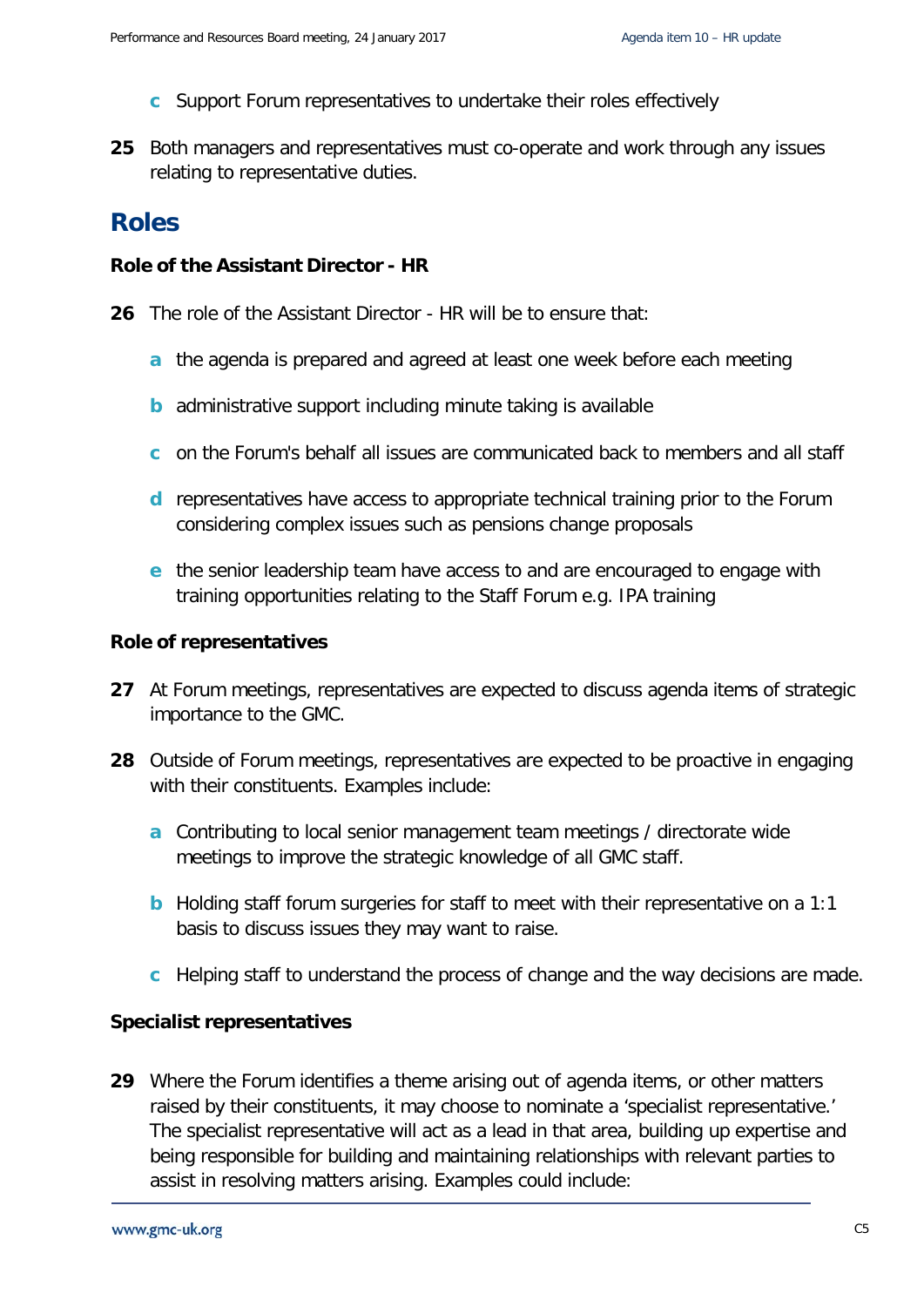- **a** Equality and diversity
- **b** Facilities and accommodation
- **30** Subject to the area of work, specialist roles may be required on an ongoing basis or for only a short period of time. This will be reviewed regularly by the Forum and at least every 6 months.
- **31** With the agreement of the Senior Management Team, the Forum will be invited to nominate one representative to attend meetings of the Policy and Resources Board and other Executive meetings that are relevant to the work of the Forum.

#### **Training of the representatives**

**32** The GMC will ensure that all representatives are provided with the following training in order to carry out their role effectively:

a A briefing session on appointment setting out the role and responsibilities of Staff Forum representatives – to be delivered by existing members

- b An annual bitesize refresher for all Forum representatives delivery?
- c One day session delivered to all Forum representatives by IPA every other year

#### **Time off for Forum duties**

- **33** All representatives will be entitled to time away from their core role to attend all Forum meetings, obtain formal training and for any related preparation.
- **34** The preparation will include seeking views from the staff in their constituency and advising them of progress and outcomes of the meetings (only in exceptional circumstances will the time allocated for this be more than three hours a month)..
- **35** Any work that is to be carried out by the representatives should cause the least disruption to the work and service delivery of the GMC.

#### **Dismissal of representative**

**36** The Forum will have the right to suspend or remove from the membership of the Forum, a representative who fails without good reason to attend at least 50% of meetings (over a 12 month rolling period), fails to represent the views of their constituency or behaves in a manner that is contrary to the aim and purpose of the Forum. All decisions will be made by a majority vote of the Forum. Any representatives removed will be replaced on a temporary basis and the position will be included for reelection at the next scheduled election.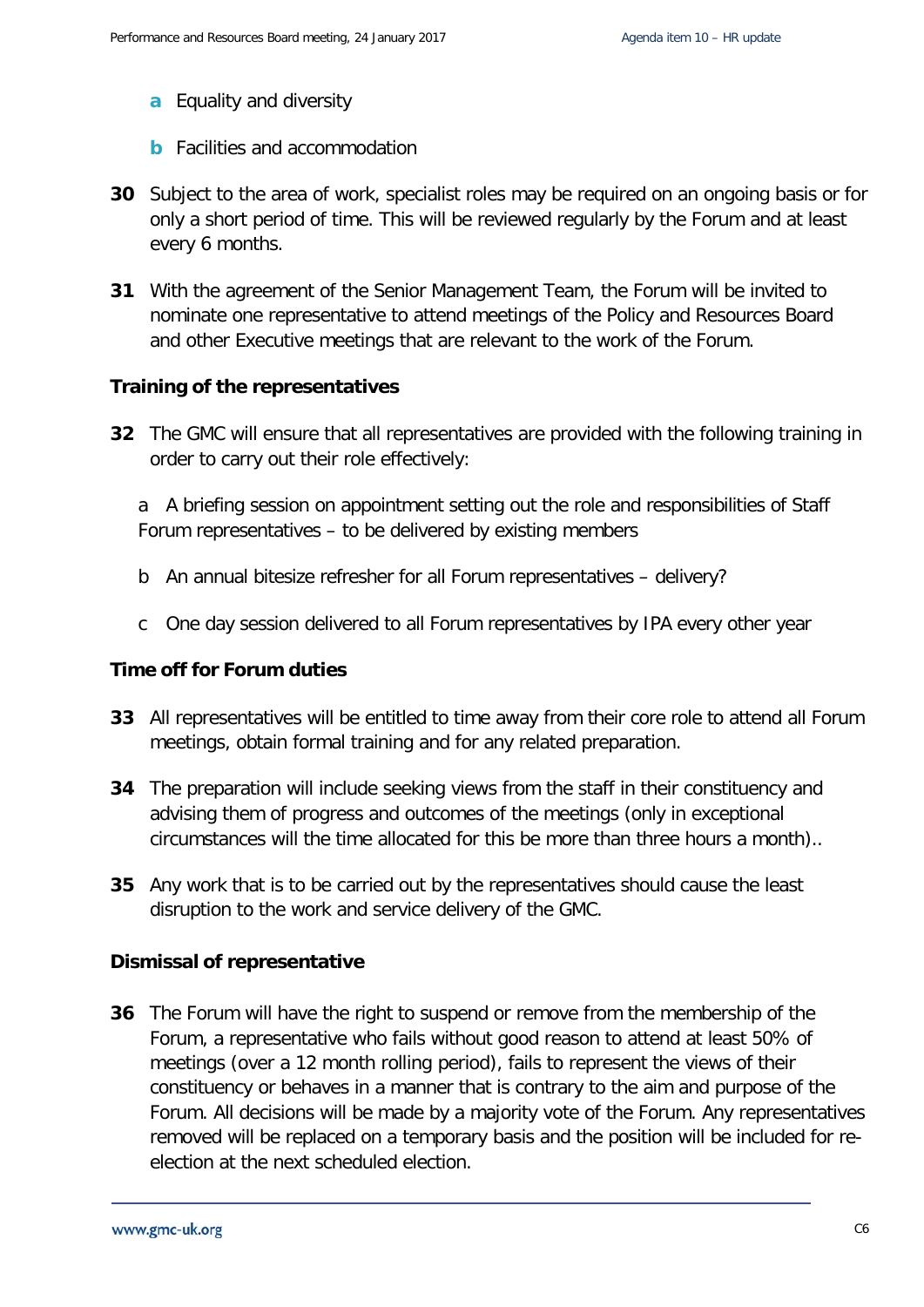#### **Meetings**

- **37** There will be 8 Forum meetings per year. Main Forum meetings will take place every quarter (taking approximately three hours) with a mid-Forum meetings taking place inbetween.
- **38** All main forum meetings will take place in Manchester and representatives will be given the opportunity for a pre-meeting to discuss agenda items. Main forum meetings will also be attended, where possible, by a Director who will help facilitate direct communication between the Forum and the Senior Management Team.
- **39** A main Forum meeting shall not take place unless 40% of elected representatives, the Assistant Director - HR and the Chair are present. Any representative who is not able to attend the meeting will be briefed by another representative.
- **40** The mid-Forum meetings will last approximately two hours and can take place via VC. The first hour will be for representatives only and the second hour will include the Assistant Director – HR. The mid-Forum meetings provide an opportunity to update on actions arising from the main meeting and to raise any urgent issues that have arisen in the interim.
- **41** Extraordinary meetings may be held in exceptional circumstances with the approval of the Assistant Director - HR.
- **42** The Chair will ensure the terms of reference of the constitution are adhered to at all times.

#### **Agenda, minutes and communication mechanism**

- **43** The Assistant Director HR will provide support for the production and circulation of the agenda, any papers and minutes of the meeting.
- **44** The agenda should be finalised and circulated at least one week before the forum meeting is scheduled to take place. This is to enable representatives to have sufficient time for meaningful discussions and preparation for the forum meeting.
- **45** Relevant supporting information for agenda items (where applicable) should also be provided at the time the agenda is circulated.
- **46** A summary as to why an agenda item is being raised should also be provided, with the exception of standing items (unless there is something specific from those agenda items to discuss).
- **47** A three tier framework should be applied to the setting of the agenda as follows: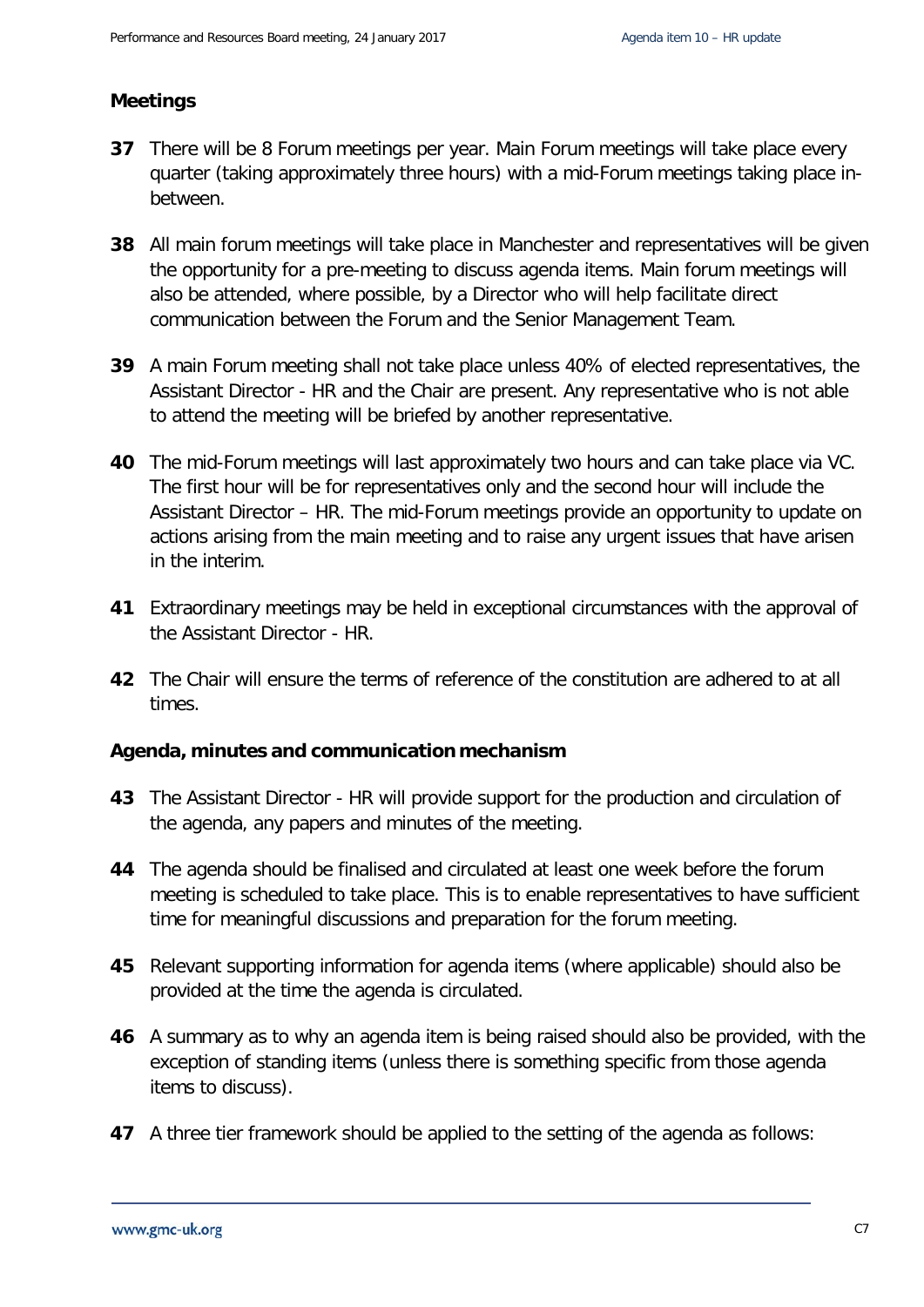- **i Strategic level** This should include standing agenda updates and actions from key GMC meetings relevant to the forum, e.g. Council, Performance and Resources Board, Strategy and Policy Board, Audit and Risk Committee, SMT, leadership group.
- **ii Tactical** views from reps and their constituents on significant cross cutting matters affecting GMC staff, e.g the change programme, accommodation project, pensions, future discussions on pay.
- **iii Local** matters that staff have tried to resolve locally but have not been able to or consider that they should be brought to the attention of the forum. The expectation is that those involved must be made aware of the proposal to raise the matter at the forum in advance of the forum meeting.
- **48** Any items that arise after the agenda is published will be covered under 'Any other business'.

#### **Minutes and actions**

- **49** Minutes will be produced within 7 working days of each meeting. They will be concise and action focused; each action will be recorded in the minutes as follows:
	- **a** Action owner
	- **b** Deadline for completion
- **50** The minutes of the previous meeting should be reviewed at the beginning of each forum meeting.
- **51** Action owners should provide an update on their action as part of previous minute review.
- **52** An Inside Info news article will promote the published minutes after each main Forum meeting. Any additional mechanism to communicate the work and developments of the Forum can be agreed by the Forum. All communication work will be co-ordinated by the Internal Communications Manager.
- **53** Representatives will also circulate the minutes of each meeting to their constituents within 2 working days of their production by the Assistant Director – HR (or their nominated representative).

#### **Confidentiality**

**54** A core aim of the Forum is to have open communication with all employees, but there may be issues raised and discussed which will need to be embargoed for further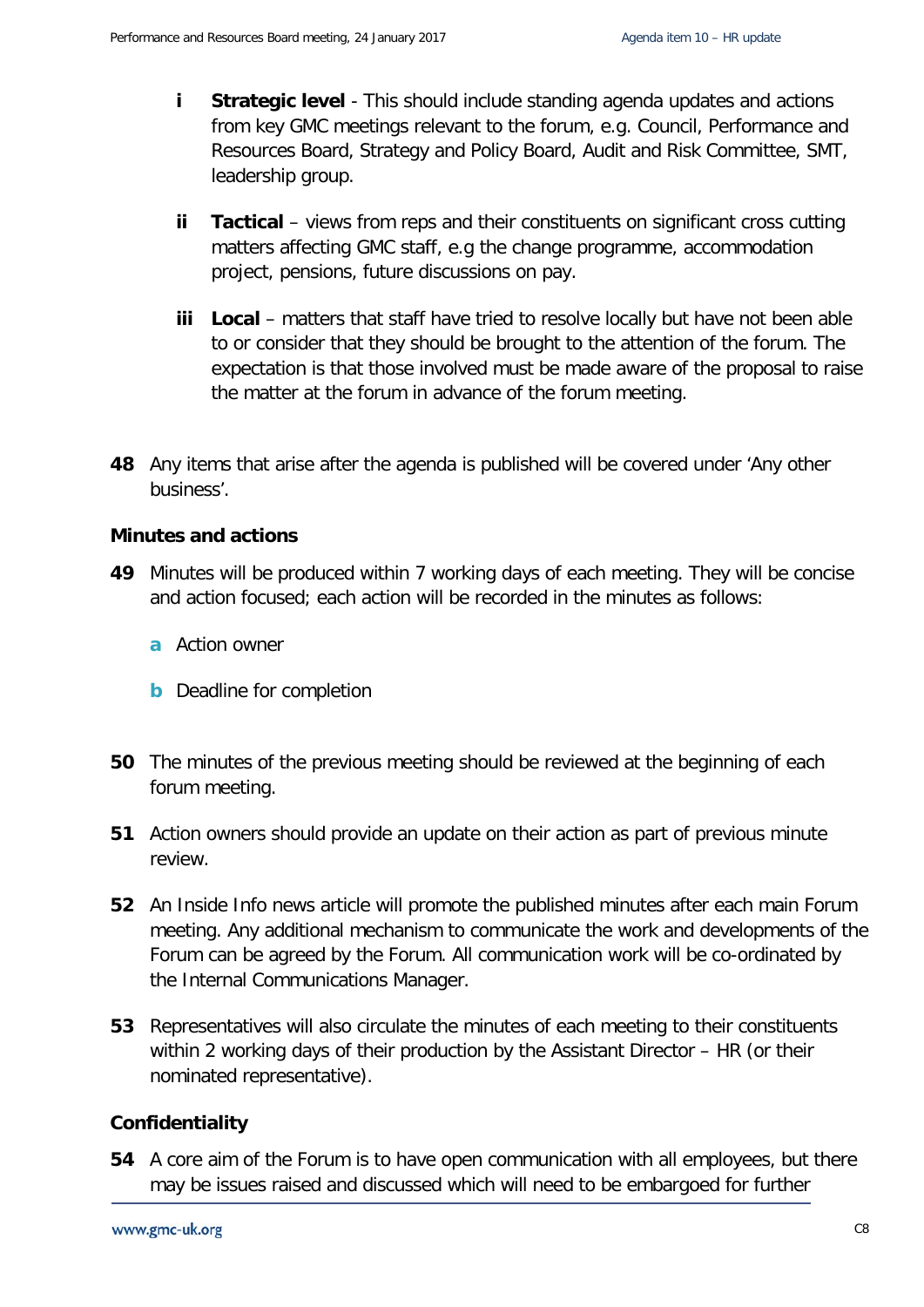communication for a period of time determined by GMC. All members of the Forum will be expected to respect the need for such confidentiality.

- **55** All information provided to representatives must be treated responsibly and used only for the purposes of the Forum.
- **56** GMC may provide information confidentially to representatives, in which case the GMC will include a clear statement that the information is confidential and the reasons why. All representatives have a duty to keep such information confidential.
- **57** GMC shall not be required to inform or consult representatives about any matter that GMC considers itself under a duty to keep confidential or that is in GMC's view so commercially sensitive that its disclosure would be likely to prejudice or cause serious harm to the GMC's business.

#### **Amendment and review**

**58** The constitution may vary from time to time and this will only be by agreement of the Forum. Any amendment to the constitution will be circulated to all members and will be subject to approval from the Chief Operating Officer and Deputy Chief Executive.

## **Appendix A**

#### **Staff Forum in house election process**

#### **Election principles**

- **1** The following four principles need to be met when running an in house election process:
	- **i** The ballot is fair;
	- **ii** Everyone within the relevant directorate is able to vote in the ballot;
	- **iii** Votes are cast in secret;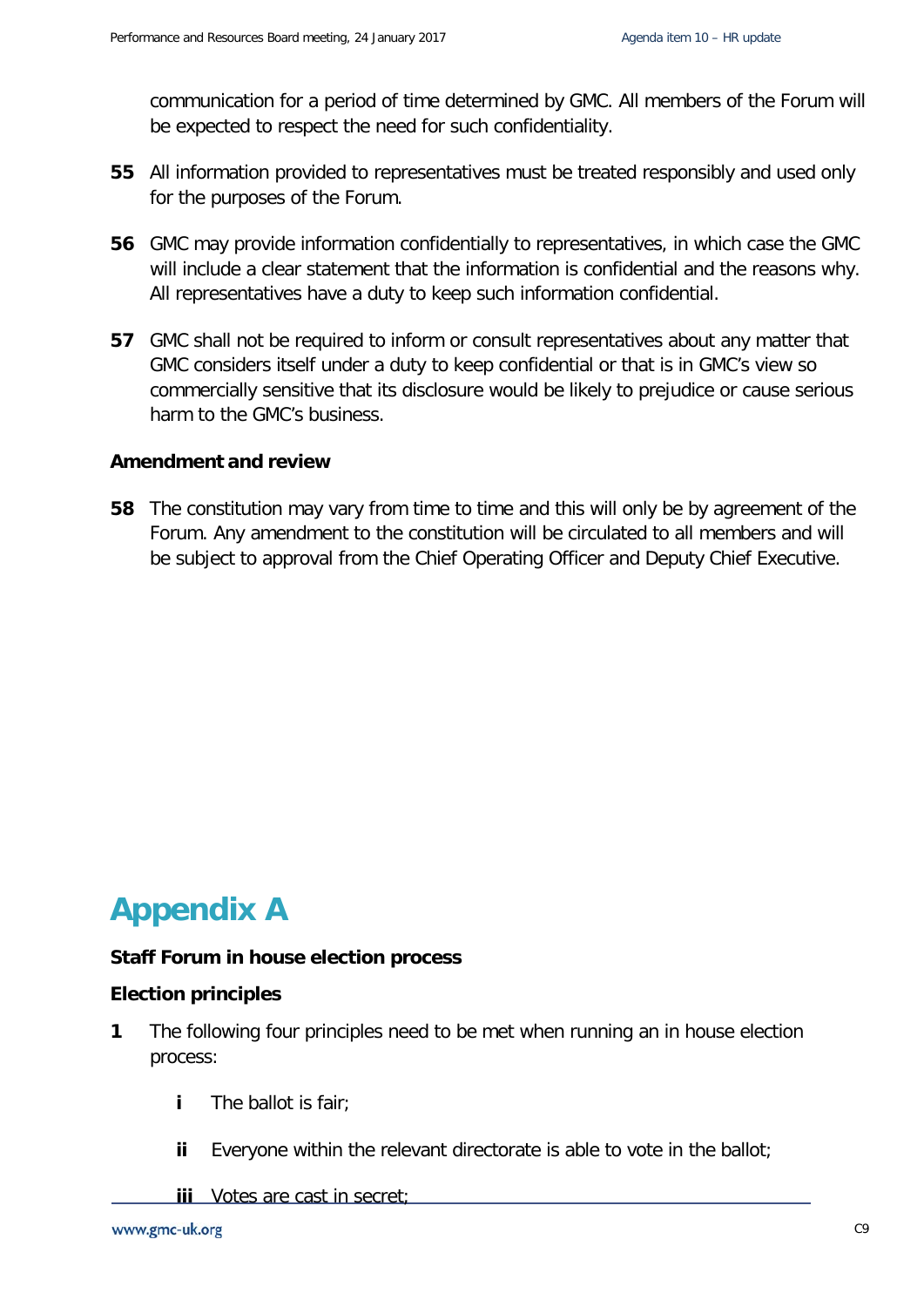**iv** Votes are counted and recorded accurately.

#### **Election process**

- **2** To ensure that these principles are met a postal ballot will be carried out. The postal ballot process will be as follows:
	- All staff within the relevant directorate to be sent a numbered ballot paper.
	- $\blacksquare$  The numbered ballot paper along with other election material (e.g. submissions from nominees) to be sent through internal post.
	- Checks to be made on staff that may be out of the office for any period of time e.g. home workers, and those on annual leave, maternity leave and sick absence – to ensure that they are sent ballot papers and given an opportunity to vote in the ballot.
	- Address labels to be applied to envelopes randomly once they have been sealed; this is to ensure that it is not possible to tell which member of staff has received which numbered ballot paper.
	- $\blacksquare$  The ballot will usually run for two weeks.
	- Completed ballot papers to be returned to HR in an envelope marked 'Confidential, Ballot Return, HR, London/Manchester'.
	- Returned ballot envelopes will be placed in a secure ballot box until the closing date of the election.
	- Following the closing date of the ballot, the secure ballot box and returned ballot envelopes will be opened at a specified set time and date.
	- **Prior to the ballot count, the returned ballot papers will be cross referenced against** the list of ballot numbers sent out.
	- $\blacksquare$  Ballot papers will then be counted and the result recorded; this process will be carried out twice to ensure accuracy.
	- $\blacksquare$  The ballot outcome will be determined a majority vote, i.e. the nominee with the most votes will be elected as the relevant directorate representative on the staff forum
	- In the event of a tie the ballot result will be determined by drawing a name out of a hat.
- **3** We will not be able to identify individuals from the ballot papers that are returned as the numbered papers will not be allocated to any member of staff. The ballot papers